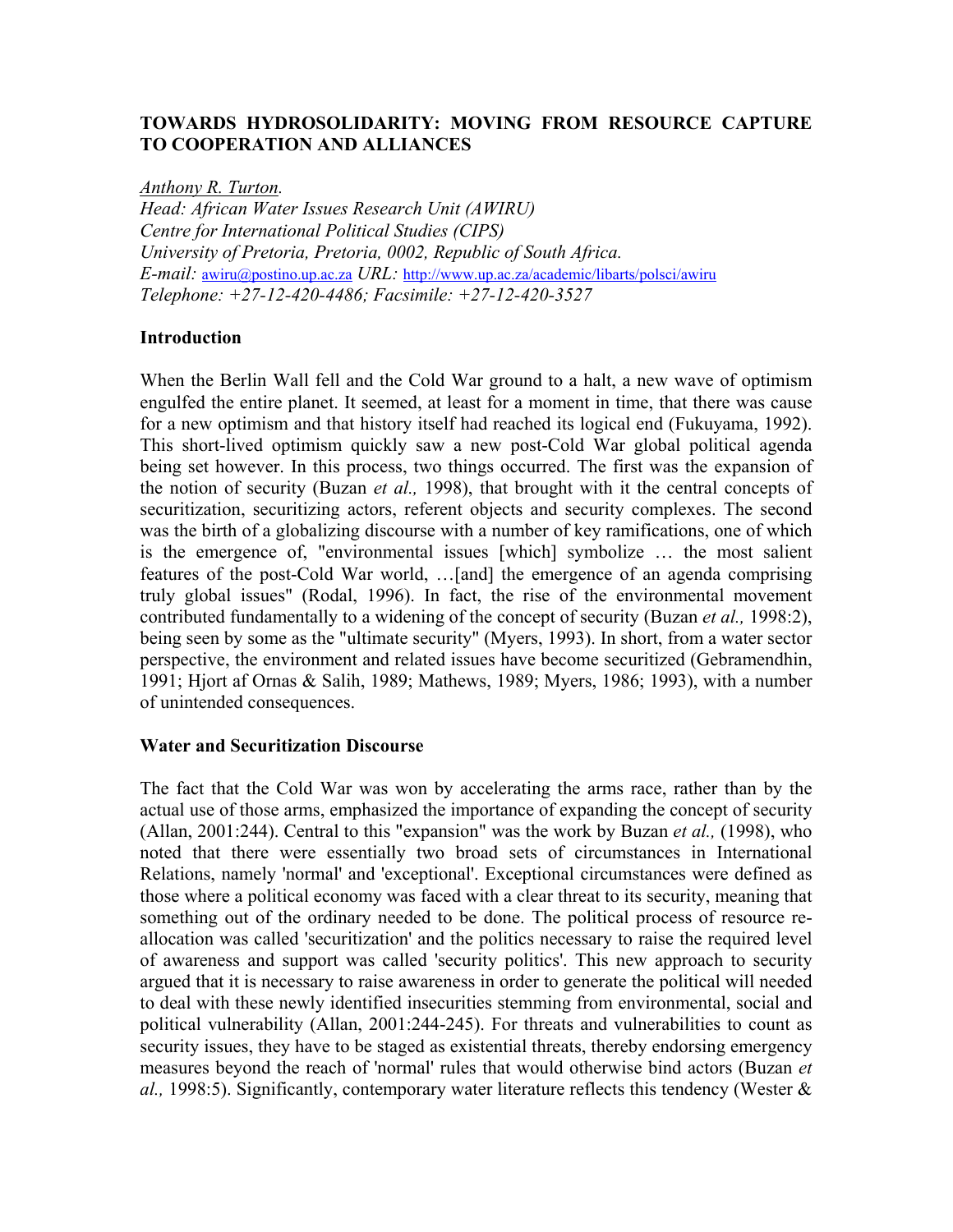Warner, 2002), seeking to galvanize support by focussing on water and crisis (Clarke, 1991; Falkenmark, 1989a; 1989b; 1995a; 1995b; Falkenmark & Lundqvist, 1995; Falkenmark *et al.,* 1990; Gleick, 1992; 1993; Gruen, 1992; Haftendorn, 2000; Pearce, 1992; Redclift, 1994; Saeijs & van Berkel, 1997; Starr, 1991). As enduring evidence of the securitization of water and the environment, the American Central Intelligence Agency (CIA) had established a number of hubs to collect environmental intelligence by the late 1990s, with plans to increase this capacity (Ohlsson, 1999:26) as suggested by Rodal (1996). In addition to this, the CIA established the State Failure Task Force in order to determine what environmental linkages could be contributing factors to political instability (Homer-Dixon, 2000:298-301), largely in response to the genocide in Rwanda. Other intelligence agencies are bound to follow this lead, not wanting to be left out of this new form of International Relations, so the spiral of securitization is set to escalate dramatically. Indeed, even Agenda 21 and the World Water Vision is couched in securitization rhetoric - a sad fact that was probably unintended by the authors!

Concepts of resource scarcity and sustainability have successfully mobilized public support (Buzan *et al.,* 1998:74), which some offer as evidence of securitizing moves, but not necessary of full securitization. In order to achieve full securitization, an issue must be presented as being urgent and existential, and so important that it should not be exposed to the normal haggling of politics, being dealt with instead by top leaders as a matter of priority (Buzan *et al.,* 1998:29). This paper argues that while the existing water management discourse tends to raise the issue as an emergency or crisis, it has failed to become one of the top priorities confronting the governments of developing countries. For example, while water is considered to be extremely important, it has not yet been placed on the SADC agenda at the Ministerial or Head of State level. This is healthy, because full securitization is the result of failure to deal with the issues in the normal political framework (Buzan *et al.,* 1998:29). Having noted this, an unavoidable consequence of the environmental discourse is the fact that scientific rationale and data are used to construct the various arguments and agendas at play (Buzan *et al.,* 1998:72). Because of this, two distinct agendas can be found - one political and the other scientific raising the issue of the construction of knowledge as a central analytical concern. By creating a sense of urgency, the water scarcity discourse seeks to justify a new set of water reforms, but this is narrow and flawed (Wester & Warner, 2002).

While securitization of water is not necessarily a desirable outcome of water resource management, the concept does help us to understand political linkages between states in shared international river basins. Central to this is the concept of a security complex, which is defined as, "a set of units whose processes of securitization, desecuritization, or both, are so interlinked that their security problems cannot reasonably be analyzed or resolved apart from one another" (Buzan *et al.,* 1998:201). Schultz (1995:97) takes this further by providing us with a definition of a hydropolitical security complex being, "those states that are geographically part 'owners' and technical 'users' of rivers and further, as a consequence, consider the rivers as a major national security issue". As such this is a useful scientific tool that has enabled some analysts to develop a deeper understanding of the political dynamics in various international river basins where water scarcity is a salient feature (Allan, 2001: 245-262; Schulz, 1995; Turton, 2001; 2002).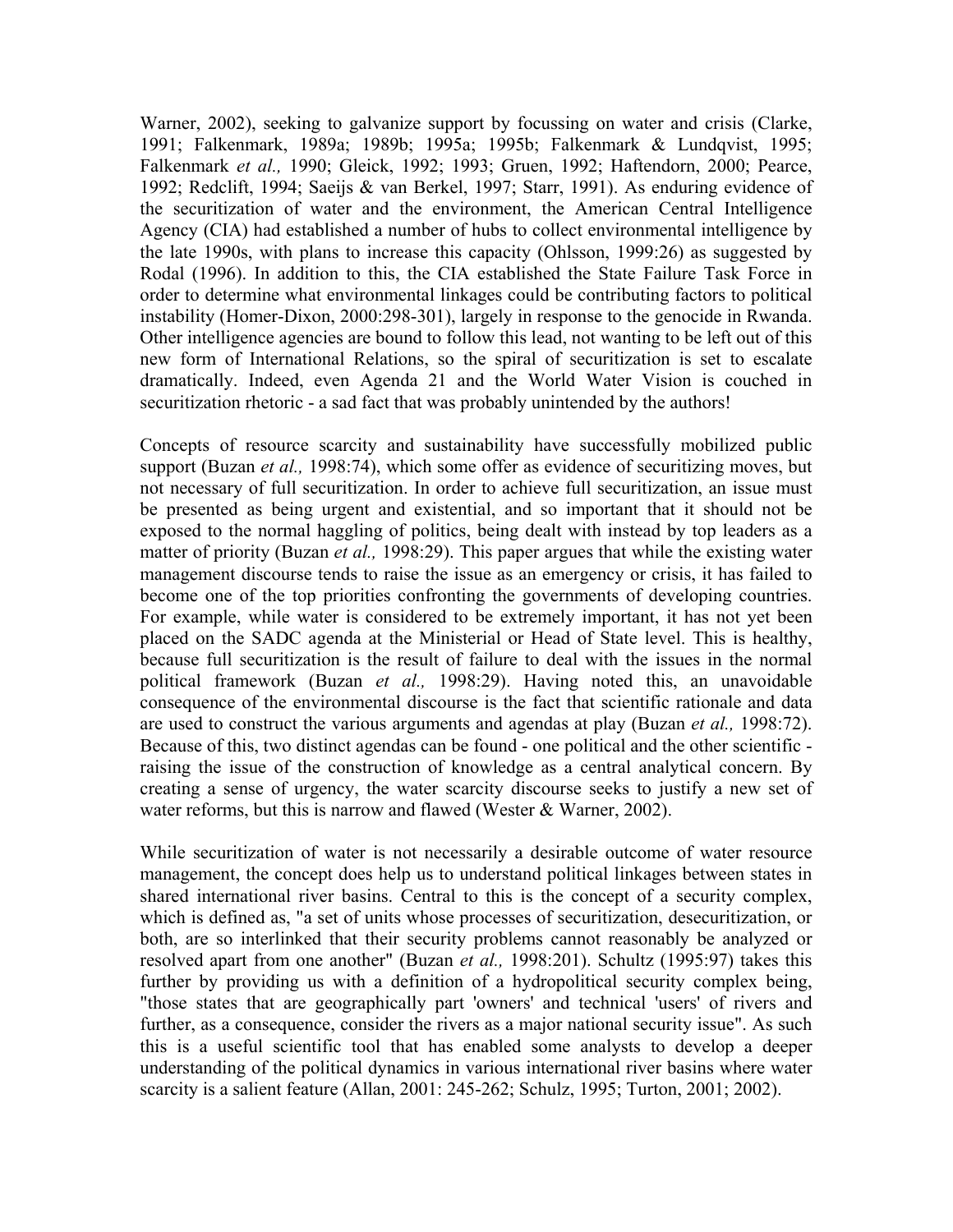### **Water and Desecuritization Discourse**

The fact that the existing water discourse tends to securitize the management of water results in some unintended consequences, one of which is the undermining of investor confidence. No serious foreign investor would consider semi-arid areas of the world when water scarcity has been identified by eminent authors as being the "ultimate constraint in Third World development" (Falkenmark *et al.,* 1990). In fact, one of the central issues confronting developing countries today, many of which are in areas of water deficit, is the lack of foreign direct investment. This leads to poor economic growth, a drop in the levels of prosperity and consequently a collapse of the institutional capacity needed to deal with water scarcity. When considering securitizing moves such as the environment, one has to weigh the problematic side effects of applying a security type of mindset against the possible advantages of focus, attention and mobilization (Buzan *et al.,* 1998:29). This suggests that a critical review of the existing water discourse can help to change the unintended consequences that the securitization process is unleashing. In order to do this, we need to focus on desecuritizing dynamics. Wæver (1995) notes that by moving away from phrasing issues as threats against which we have countermeasures, to a more public sphere of debate, is the optimal long-range objective.

For this reason it is refreshing to note that the Swedish Foreign Ministry is taking the lead. Their current project "Development Financing 2000" has resulted in a consultancy report (Nicol *et al.,* 2001) that serves to desecuritize the current water discourse by focussing instead on the management of shared watercourses as an international public good. This stresses the positive effects of cooperation rather than the negative effects of competition, and is likely to contribute to an enabling environment in which water resource management can attract the necessary foreign direct investment needed to make it sustainable. Significantly, this can take place within a 'softer' form of hydropolitical security complex, because the national security concerns of existing role-players are already linked via their co-dependence on international river basins, whether they choose to see it that way or not. In support of this, the fact that the current SIWI Seminar has allowed for the examination of this issue at an international level, suggests that we may be entering a new phase in the development of an equitable international water discourse.

## **Moving from Resource Capture to Cooperation and Alliances**

If one frames the international water discourse as a subset of the environment, then it opens up a new range of possibilities. For example, the environment seems to be highly suited to analysis using regime theory (Buzan *et al.,* 1998:71). When it comes to regimes, we do not yet have the necessary tools or models to understand the problems of governing natural resources and the reason why some institutions fail while others succeed (Ostrom, 1990:2). This means that regime theory is a very fruitful field for aspirant researchers in the water sector. Water regimes have been defined as existing, "when the affected states … observe a set of rules designed to reduce conflict caused by use, pollution or division of a water resource or the reduction of the standing costs and the observance over time of these rules" (Haftendorn, 2000 in Jägerskog, 2001; 2002).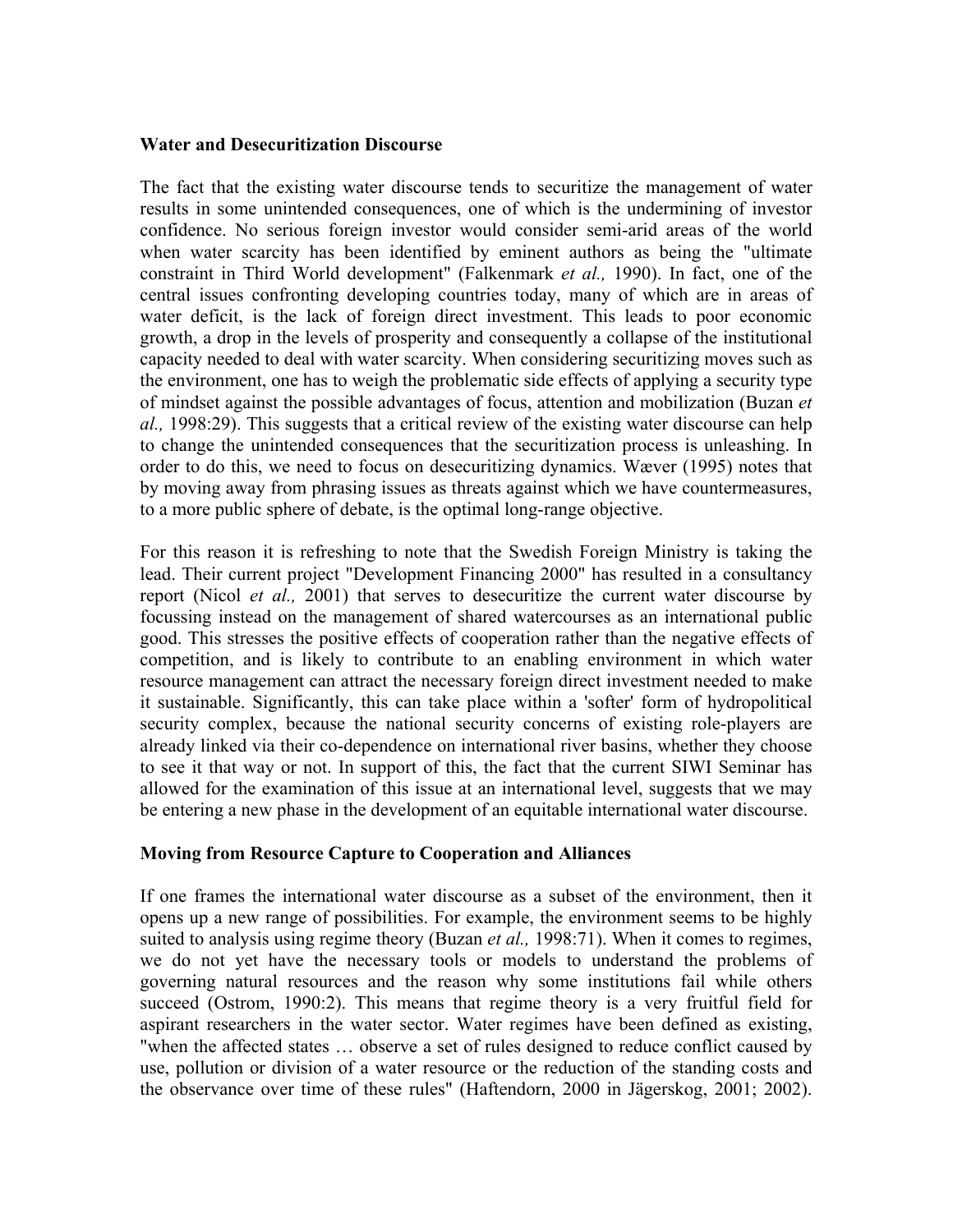When broken down into key components, regimes institutionalize conflict potential by developing mutually agreed rules or procedures, sanction the enforcement of those rules, and generate consensus on key issues of common concern by providing uncontested data, thereby reducing uncertainty for the respective role-players. In short, water management regimes in shared river basins desecuritize the water discourse while enhancing the security of supply. As such they are a durable manifestation of Hydrosolidarity.

The central question therefore focuses on how the current securitization of water resource management can be replaced by regimes that seek to enhance cooperation and build durable alliances while still desecuritizing the discourse? In this regard a key element is the social capital that is needed to negotiate and sustain enduring institutions that effectively solve the problem of managing common pool resources (Ostrom, 1990:184) such as shared watercourses. Homer-Dixon (2000:21-23) links social capital with what he calls ingenuity. He starts off by defining ingenuity as, "ideas that can be used to solve practical technical and social problems, such as the problems arising from water [management]". There are two distinct forms of ingenuity that are both relevant to the water sector. The first is technical ingenuity that is used to solve practical problems such as managing water resources. This has a data-intensive component to it and can be considered to be the "hard" side of water resource management. The second is social ingenuity that is needed to negotiate and maintain effective institutions. This is less tangible and focuses on the "softer" side of water resource management. Both of these are necessary and can be found in water regimes, and it can be said with a fair degree of certainty that these are a necessary condition for the establishment of a cooperative environment in which alliances can be nurtured. Social ingenuity is a prerequisite to technical ingenuity (Homer-Dixon, 2000:22). Stated differently and using Ohlsson's (1999) terminology, technical and social ingenuity are a manifestation of the  $2<sup>nd</sup>$  order resources needed to manage water scarcity in an effective way that will prevent political decay. In short, institutional success mobilizes social capital and transforms it into institutional capital (Ostrom, 1990:190), which establishes a durable structure that mitigates conflict, enhances cooperation and fosters the formation of alliances. The current Swedish Foreign Ministry "Development Financing 2000" initiative (Nicol *et al.,* 2001) seems to be focussed on the sort of issues that will desecuritize water resource management and is therefore to be encouraged.

Water regimes can be found in various parts of the world. Jägerskog (2001; 2002) shows how a water regime has been in existence in the Jordan River Basin since the 1950s, even though this region is often used as an example of potential water war (Gruen, 1992; Starr, 1991). Despite a border dispute between South Africa and Namibia (Ashton, 2000: 86- 89; Meissner, 2001), the Orange/Senqu River Basin Commission (ORACOM) continues to function effectively (Turton, 2002). There are many other examples.

So, how can regimes be actively developed in international river basins, particularly those in areas of potential conflict? A research project (Turton, 2000) that is based on the logic presented in Figure 1, is developing some significant findings. South Africa is the most economically developed country in Africa. It is also one of the driest countries on the continent, having already mobilized most of its water resources in an attempt to sustain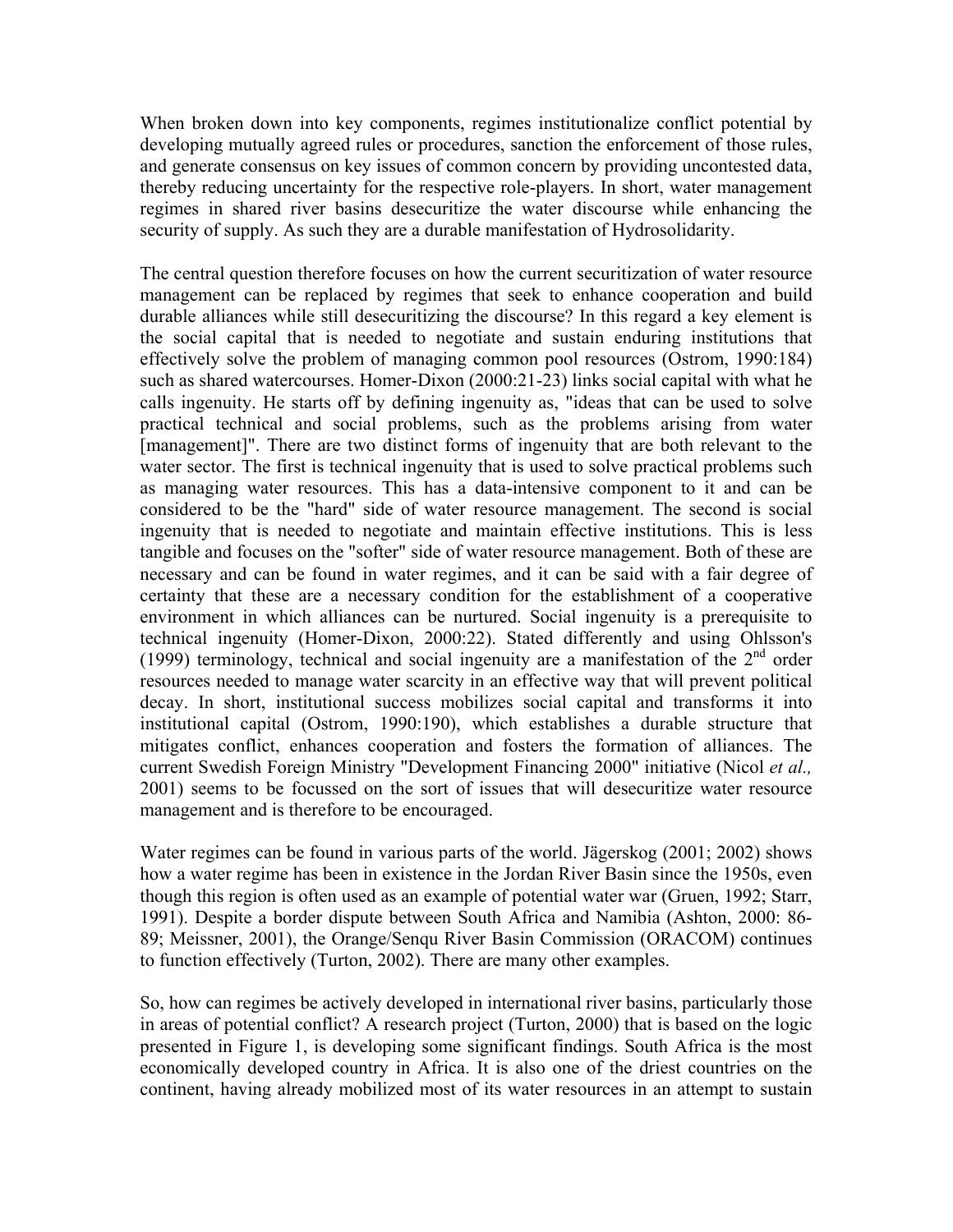economic development. Approximately two-thirds of the surface area of South Africa lies in four international river basins - Orange, Limpopo, Incomati and Maputo - that are all shared with other riparian states, most of who are also facing potential water deficit problems in one form or another. In fact, four of the most economically active countries in the SADC region - South Africa, Botswana, Zimbabwe and Namibia - are all linked via these four shared river basins. In this case the combination of economic dependence on the water resources, along with the fact that these four countries have all reached the limits of readily available supplies, suggests that they are in fact a classic example of a hydropolitical security complex, even if the respective riparian states do not regard themselves in this fashion. This study (Turton, 2000) is finding that the existence of durable regimes has a direct correlation with the ability of a riparian state to generate uncontested basin-wide data. In this regard, there seem to be two distinct components at work. On the one hand, the ability of a given riparian to generate accurate baseline data, is an indication of the existence of what Homer-Dixon (2000) calls technical ingenuity. On the other hand, the ability to negotiate with other co-basin states is an indication of the existence of what Homer-Dixon (2000) calls social ingenuity. One important component of this social ingenuity is the ability to legitimize data through negotiations, thereby establishing an uncontested foundation on which future cooperation can be based. Another component is the ability to negotiate additional consensus-building mechanisms that institutionalize the conflict potential and therefore increase the security of supply for each riparian by providing readily predictable outcomes and reduced transaction costs.



**Figure 1. Schematic representation of the main sub-problems and hypotheses driving the current South African research project (Turton, 2000).**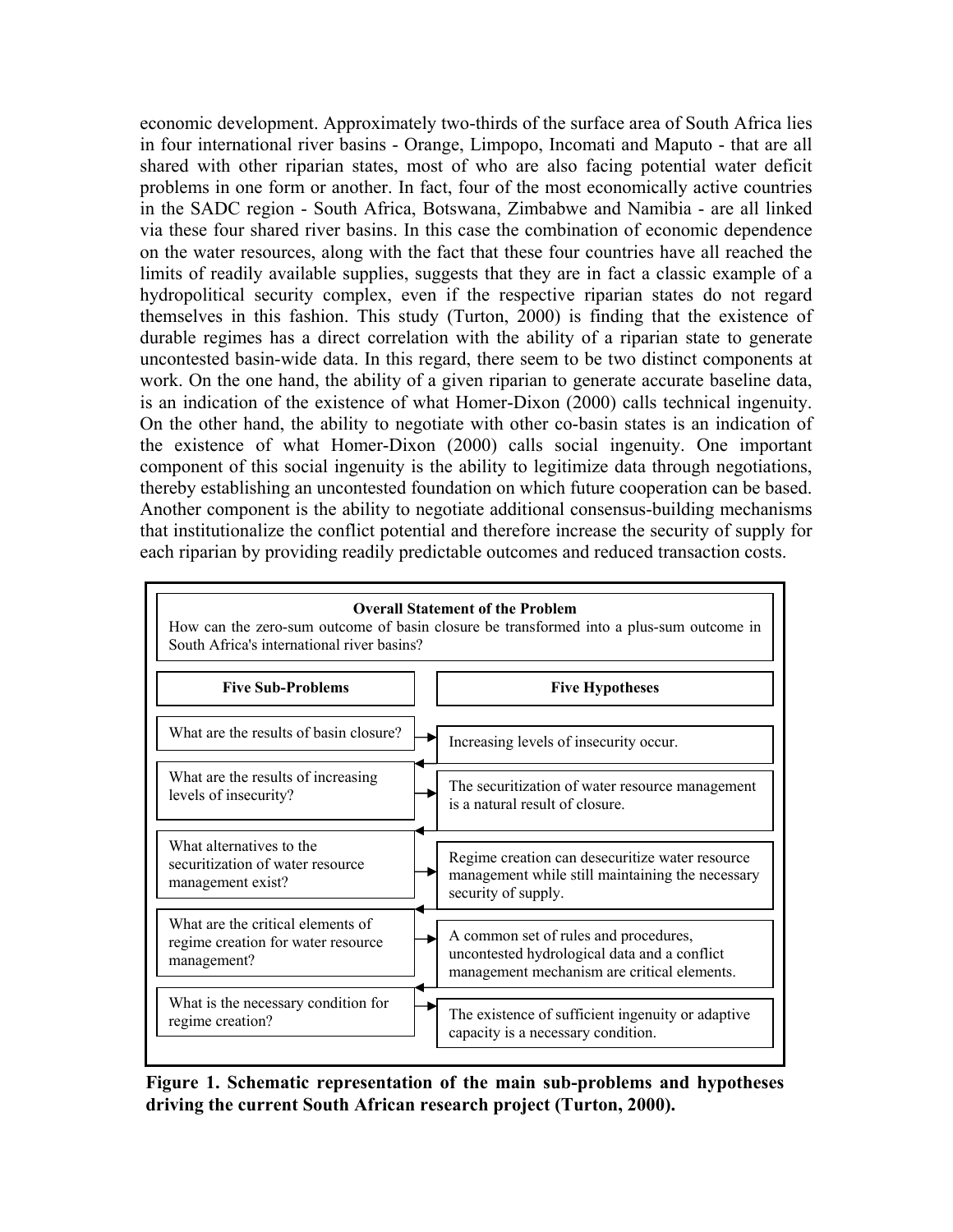The Orange River Basin, which is strategically important to Lesotho, South Africa and Namibia, is the first basin within SADC to establish a regime in terms of the Protocol on Shared Watercourses, called the Orange/Senqu River Basin Commission (ORACOM), in which all riparian states are involved (Turton, 2002). Botswana has negotiated itself a position within the regime even though it contributes no streamflow to the river and does not use the resource in any significant way. This has given Botswana greater diplomatic leverage in other river basins that are more important to its own national security than the Orange River is. These are the Limpopo (shared with Zimbabwe, South Africa and Mozambique) and the Okavango (shared with Namibia, Angola and Zimbabwe) (Turton, 2002), strengthening the argument that what we are seeing is the emergence of a Southern African hydropolitical security complex. Significantly, there is an uncontested set of data that covers the entire Orange River Basin to which all riparians have easy access. This has generated the necessary consensus on which additional institutional development can occur. In the river basins that are shared with Mozambique however, this is not the case. The Limpopo, Incomati and Maputo River Basins are shared between South Africa, Mozambique and other states such as Botswana, Zimbabwe and Swaziland. In all cases, Mozambique has the least capacity to generate basin-wide data, followed by Zimbabwe. In both of these cases, the regimes concerned are the least developed institutionally and the most problematic in terms of sustained management. Where they do exist, these regimes are bilateral in nature, being unable to manage the entire basin. Therefore it seems that the ability to generate accurate data (as an element of technical ingenuity), coupled with the ability to negotiate agreements and gain consensus over the accuracy and legitimacy of that data (as an element of social ingenuity), are the critical issues when moving from resource capture to cooperation and alliances. In short,  $2<sup>nd</sup>$ order resources tend to determine the propensity for Hydrosolidarity. It is consequently encouraging to note that the Swedish Foreign Ministry "Development Financing 2000" project (Nicol *et al.,* 2001) is gearing up to address this fundamental issue.

## **Conclusion**

The existing international water resource management discourse has been framed in securitization rhetoric, which in turn has led to unintended consequences, despite the best intentions of the various authors. One of these is the undermining of investor confidence, which in turn is leading to economic stagnation and the inability to build and maintain enduring water management institutions. What is therefore needed is a critical review of that discourse, specifically regarding attempts to desecuritize the issues. Empirical research from Southern Africa is showing that the ability to generate uncontested, and therefore legitimate, basin-wide data lies at the heart of Hydrosolidarity. It is therefore deeply encouraging that the "Development Financing 2000" project has the necessary ingredients to turn the discourse around, thereby ensuring greater international equity and sustainability. It is hoped that the forthcoming World Summit on Sustainable Development ( $\text{Rio} + 10$ ) and 3<sup>rd</sup> World Water Forum will build on this new trend.

## **Bibliography**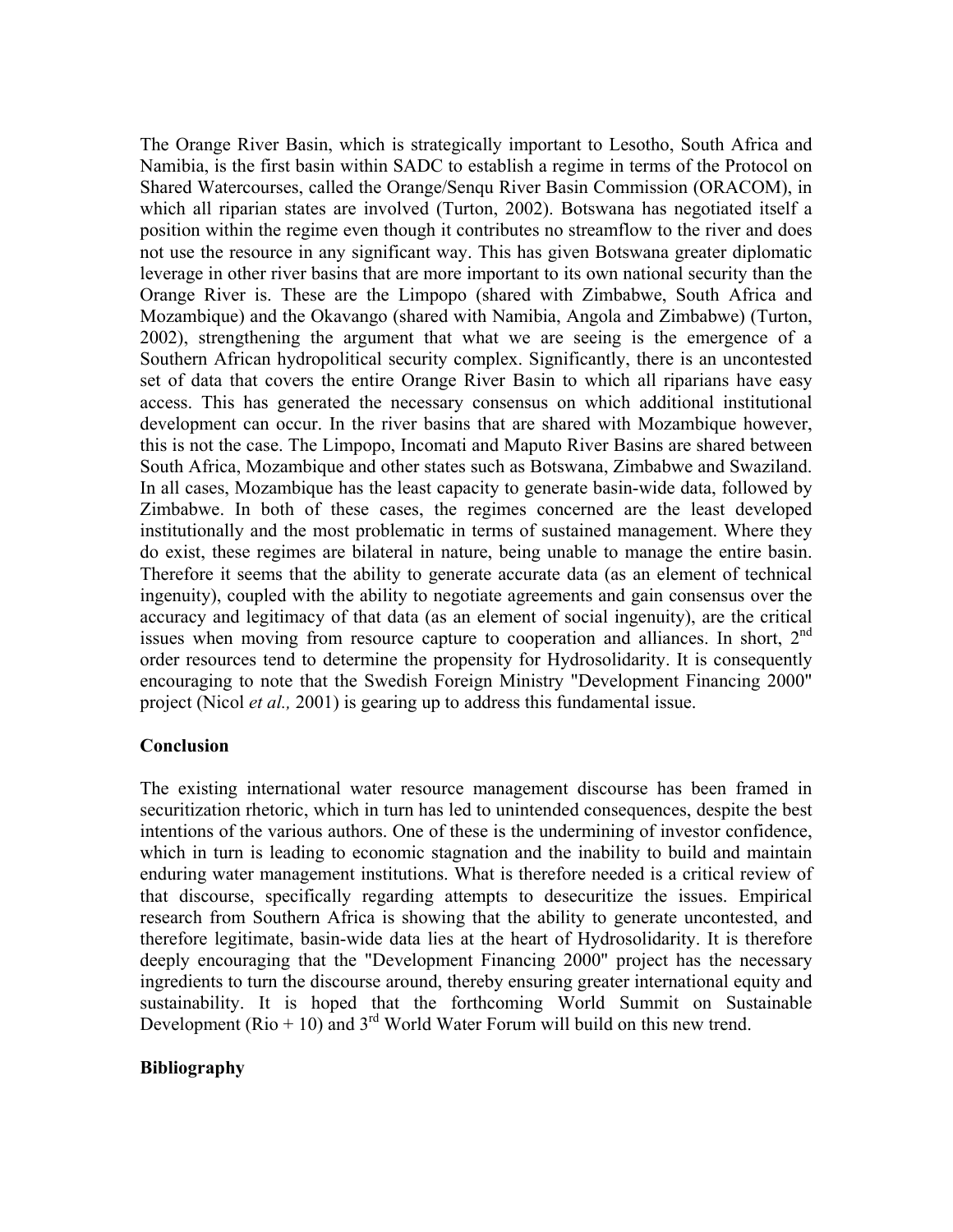- **Allan, J.A.** 2001. *The Middle East Water Question: Hydropolitics and the Global Economy*. London: I.B. Tauris
- Ashton, P. 2000. Southern African Water Conflicts: Are they Inevitable or Preventable? In **Solomon, H. & Turton, A.R.** (Eds.) *Water Wars: Enduring Myth or Impending Reality? Africa Dialogue Monograph Series No. 2.* Durban: ACCORD and Geneva: Green Cross International
- **Buzan, B., Wæver, O. & de Wilde, J.** 1998. *Security: A New Framework for Analysis*. London: Lynne Rienner Publishers
- **Clarke, R.** 1991. *Water: The International Crisis.* London: Earthscan Publications
- **Falkenmark, M.** 1989(a). Middle East Hydropolitics: Water Scarcity and Conflicts in the Middle East, in *Ambio*, Vol. 18, No. 6; 350-352.
- **Falkenmark, M.** 1989(b). The Massive Water Scarcity now Threatening Africa: Why isn't it Being Addressed? In *Ambio*, Vol. 18, No 2; 112-118.
- **Falkenmark, M.** 1995(a). Eco-Conflicts The Water Cycle Perspective, in **Spillmann, K.R. & Bächler, G.** (Eds.) Environmental Crisis: Regional Conflicts and Ways of Co-operation. Proceedings of an International Conference at Centro Stefano Franscini, Ascona/Switzerland, 2-7 October 1994. *ENCOP Occasional Paper No. 14.* Berne: Swiss Peace foundation
- **Falkenmark, M.** 1995(b). The Dangerous Spiral: Near-future Risks for Water Related Eco-conflicts, in ICRC. 1994. *Water and War: Symposium on Water in Armed Conflicts.* International Committee of the Red Cross: Geneva
- Falkenmark, M. & Lundqvist, J. 1995. Looming Water Crisis: New Approaches are Inevitable, in **Ohlsson, L.** (Ed.) 1995. *Hydropolitics: Conflicts over Water as a Development Constraint.* Zed Books: London
- **Falkenmark, M., Lundqvist, J. & Widstrand, C.** 1990. *Water Scarcity an Ultimate Constraint in Third World Development.* Tema V, Report 14: Department of Water and Environment Studies, University of Linköping
- **Fukuyama, F.** 1992. *The End of History and the Last Man*. London: Penguin Books
- **Gebramendhin, N.** 1991. *The Environmental Dimension of Security in the Horn of Africa: The Case of Somalia.* Nairobi: United Nations Environment Programme
- **Gleick, P.H.** (Ed.) 1992. *A Guide to the World's Water Resources: The Coming Crisis*. Berkeley, CA: Pacific Institute for Studies in Development, Environment and Security
- **Gleick, P.H.** (Ed.) 1993. *Water in Crisis. A Guide to the World's Fresh Water Resources*. New York: Oxford University Press
- **Gruen, G.E.** (Ed.) 1992. *The Water Crisis: The Next Middle East Conflict*. A Simon Wiesenthal Centre Report. Los Angeles
- **Haftendorn, H.** 2000. Water and International Conflict, in *Third World Quarterly*, Vol. 21, No. 1; 51-68.
- **Hjort af Ornas, A. & Salih, M.A.M.** (Eds.) 1989. *Ecology and Politics: Environmental Stress and Security in Africa.* Uppsala: Scandinavian Institute of African Studies
- **Homer-Dixon, T.** 2000. *The Ingenuity Gap*. London: Jonathan Cape
- **Jägerskog, A.** 2001. The Role of Experts in the Creation of Water Regimes A Way of Increased Hydrosolidarity? Paper at the 11<sup>th</sup> Stockholm Water Symposium.
- **Jägerskog, A.** 2002. Contributions of Regime Theory in Understanding Interstate Water Cooperation: Lessons Learned in the Jordan River Basin. In **Turton, A.R. &**